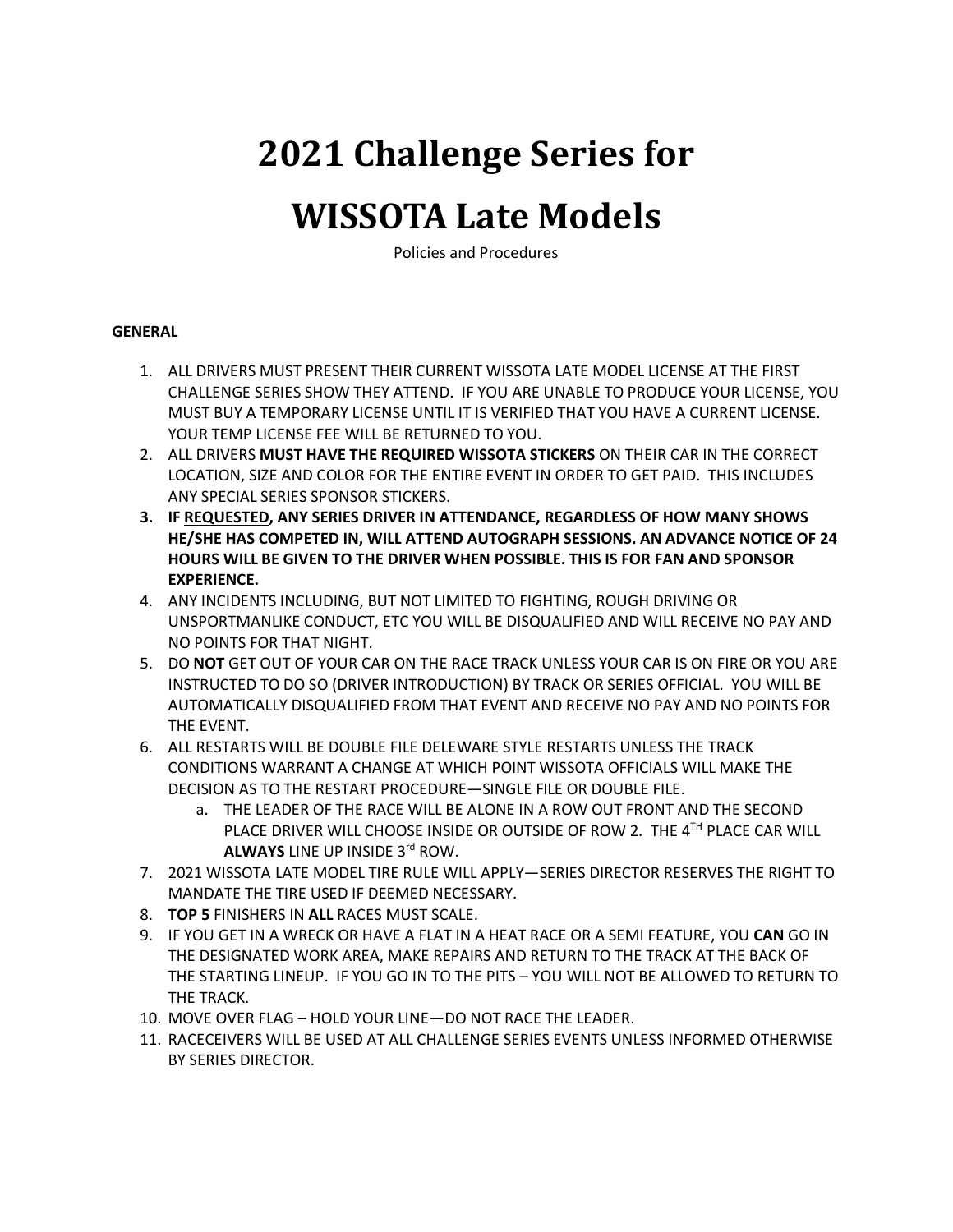#### **DRAW PROCEDURE**

- 1. ALL DRIVERS WILL DRAW ON THE CHALLENGE SERIES COMPUTER DRAW PROGRAM (MRP) WHEN THEY ARRIVE AT THE TRACK.
- 2. NO NUMBER WILL BE DRAWN FOR ANY DRIVER UNTIL HIS/HER CAR IS AT THE TRACK.
- 3. NO NUMBER WILL BE DRAWN AFTER THE SET CUT-OFF TIME.
- 4. A NEW #1 PILL WILL BE DRAWN RANDOMLY AFTER DRAW CUTOFF. ANY DRIVER FAILING TO DRAW WILL BE PLACED AT THE REAR OF A HEAT RACE AND RECEIVE ONLY FINISH POINTS. THE DRIVER WILL RECEIVE NO PASSING POINTS ADDED TO HIS/HER FINISH POINTS.

#### **QUALIFYING**

- 1. DRIVERS WILL QUALIFY VIA PASSING POINTS OUT OF QUALIFYING HEAT RACES.
	- A. DRIVERS RECEIVE POINTS FOR THEIR FINISHING POSITION AS FOLLOWS: 1ST=59  $2^{ND}$ =55.5 3 $^{RD}$ =52 4<sup>TH</sup>=48.5 5<sup>TH</sup>=45 6<sup>TH</sup>=41.5 7<sup>TH</sup>=38 8<sup>TH</sup>=34.5 9<sup>TH</sup>=31 10<sup>TH</sup>=27.5  $11^{TH}$ =24  $12^{TH}$ =20.5  $13^{TH}$ =17  $14^{TH}$ =13.5
	- B. EACH DRIVER WILL RECEIVE THE ABOVE FINISHING POINTS **PLUS** 2.25 POINTS FOR EVERY POSITION ADVANCED.
	- C. THE SUM OF THE FINISHING POINTS PLUS THE ACCUMULATED POINTS FOR EVERY POSITION ADVANCED WILL BE THE TOTAL PASSING POINTS FOR EACH COMPETITOR.
	- D. THE DRIVER WITH THE HIGHEST TOTAL ACCUMULATED POINTS IS THE TOP QUALIFIER. THE DRIVER WITH THE SECOND HIGHEST TOTAL ACCUMULATED POINTS IS SECOND QUALIFIER ON BACK.
	- E. POINTS WILL BE ACCUMULATED FROM ORIGINAL POSTED LINEUP. IF A DRIVER SCRATCHES, DRIVERS STARTING BEHIND HIM WILL AUTOMATICALLY ADVANCE A POSITION.
	- F. IF A DRIVER MISSES HIS/HER HEAT, HE/SHE WILL NOT BE ALLOWED TO RACE IN ANOTHER HEAT AND WILL START AT THE TAIL OF A SEMI FEATURE (OR FEATURE IF THERE IS NO SEMI FEATURE).
	- G. IN THE EVENT OF A TIE IN PASSING POINTS, THE TIE BREAKER WILL BE THE PILL NUMBER DRAWN AT REGISTRATION.
	- H. THE TOP 18 IN PASSING POINTS WILL AUTOMATICALLY TRANSFER TO THE MAIN EVENT.
	- I. THE **TOP 8** IN PASSING POINTS WILL REDRAW FOR STARTING POSITION IN THE FEATURE EVENT.
- 2. NUMBER OF CARS PER HEAT:
	- A. THERE WILL BE **TWO QUALIFYING** HEAT RACES IF THERE ARE **10 - 17 ENTRIES**.
	- B. THERE WILL BE **THREE QUALIFYING** HEAT RACES IF THERE ARE **18 - 30 ENTRIES**.
	- C. THERE WILL BE **FOUR QUALIFYING** HEAT RACES IF THERE ARE **31 - 48 ENTRIES**.
	- D. THERE WILL BE **FIVE QUALIFYING** HEAT RACES IF THERE ARE **49 - 59 ENTRIES**.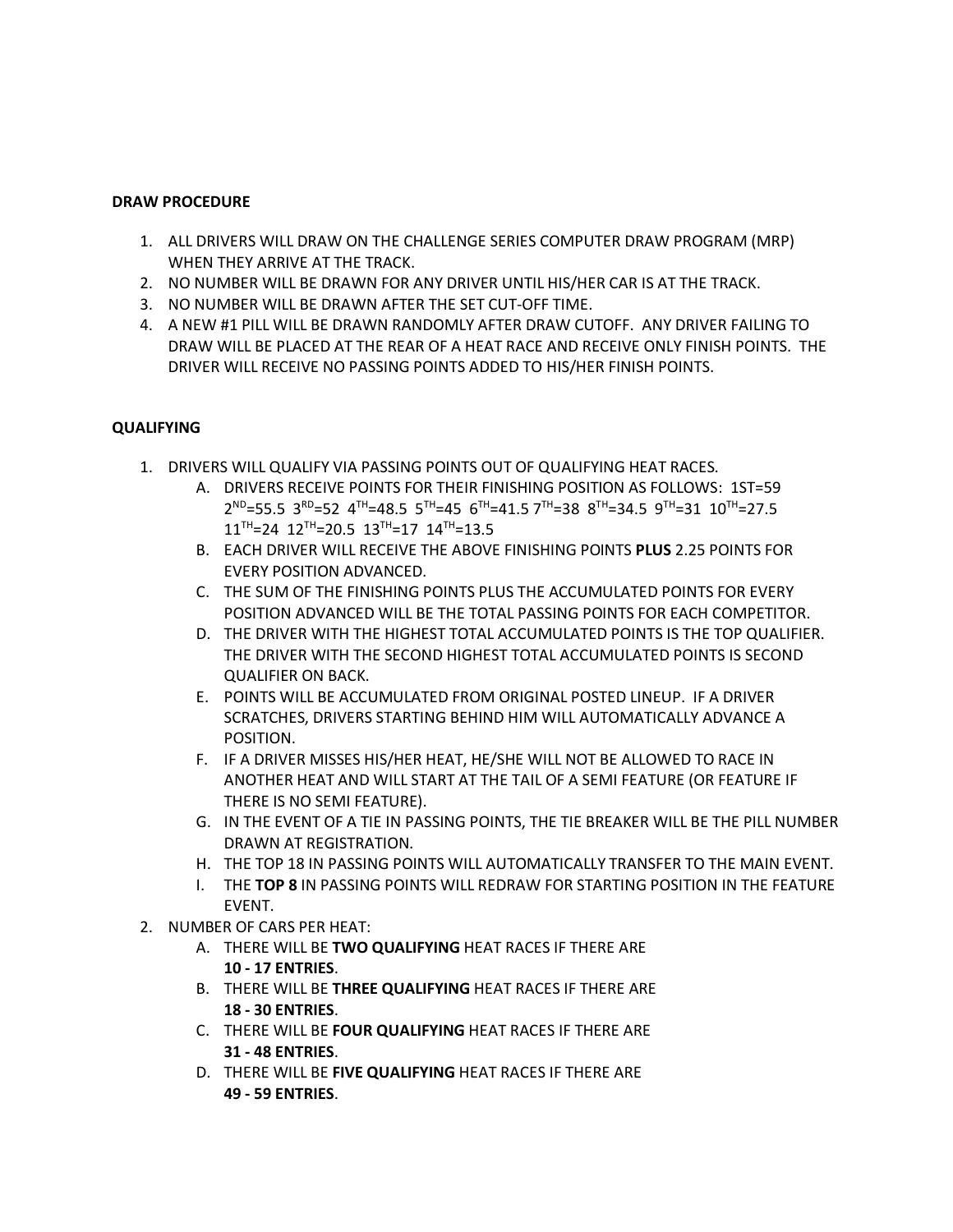- E. THERE WILL BE SIX QUALIFYING HEAT RACES IF THERE ARE 60 OR MORE ENTRIES.
- 3. ALL **HEAT RACES** WILL BE **12 LAPS.**
- 4. IF A CAR SCRATCHES OR DROPS OUT OF A HEAT RACE, THE LINEUP WILL BE RE-LINED BY CRISS CROSSING. THE LINEUP WILL NOT BE SHIFTED STRAIGHT UP DUE TO THE USE OF PASSING POINTS.

#### **SEMI FEATURES AND FEATURES**

- 1. SEMI FEATURES WILL BE LINED UP VIA PASSING POINTS.
- 2. NUMBER OF SEMI FEATURES WILL BE DETERMINED BY NUMBERS OF CARS AT EACH EVENT.
	- A. IF THERE ARE **EIGHT OR LESS NON-QUALIFIERS (26 cars)** THERE WILL BE NO SEMI FEATURE AND THE DRIVERS WILL BE AUTOMATICALLY ADDED TO THE FEATURE.
	- B. IF THERE ARE **9-15 NON-QUALIFIERS (27-33 cars)** THERE WILL BE **ONE SEMI** FEATURE AND THE TOP 6 DRIVERS WILL ADVANCE TO THE FEATURE. **(10 OR LESS CARS-12 LAPS, 11 TO 15 CARS-15 LAPS)**
	- **C.** IF THERE ARE **16-24 NON-QUALIFIERS (34-42)** THERE WILL BE **TWO SEMI** FEATURES AND THE TOP THREE DRIVERS IN EACH WILL ADVANCE TO THE FEATURE. **EACH RACE WILL BE 12 LAPS.**
	- D. IF THERE ARE **25 TO 30 NON-QUALIFIERS (35-48)** THERE WILL BE **TWO SEMI** FEATURES AND THE TOP THREE DRIVERS IN EACH WILL ADVANCE TO THE FEATURE. **EACH RACE WILL BE 15 LAPS**.
	- **E.** IF THERE ARE **31 OR MORE NON-QUALIFIERS** THERE WILL BE **TWO SEMI** FEATURES AND THE TOP THREE DRIVERS IN EACH WILL ADVANCE TO THE FEATURE. **EACH RACE WILL BE 20 LAPS.**
- **3. THE FEATURE EVENT WILL START THE 24 QUALIFIERS** AND **ONE** WISSOTA CHALLENGE SERIES **PROVISIONAL** FOR A **TOTAL OF 25 CARS**. PROMOTER AND SERIES DIRECTOR TOGETHER MAY AGREE TO RUN MORE CARS TO ELIMINATE THE NEED FOR A SEMI FEATURE. IN THIS CASE, ALL CARS STARTING THE FEATURE WILL BE PAID THE POSTED FEATURE START PAY.
- **4. PROVISIONAL**
	- **A. THERE WILL BE NO LIMIT ON THE NUMBER OF PROVISIONALS FOR A SEASON.**
	- B. THE FIRST EVENT WILL BE BASED ON THE PREVIOUS YEAR FINAL WISSOTA CHALLENGE SERIES POINT STANDINGS FOR THE PROVISIONAL.
	- **C. AFTER THE FIRST EVENT, THE PROVISIONAL WILL BE BASED ON PERFECT ATTENDANCE FIRST THEN ON CURRENT SERIES POINTS STANDINGS.**
	- D. TO USE A PROVISIONAL, A DRIVER MUST EITHER START A HEAT RACE OR A SEMI FEATURE.
	- E. TO BE ELIGIBLE FOR THE PROVISIONAL A DRIVER MUST USE THE CAR HE/SHE ATTEMPED TO QUALIFY. NO BACK UP CARS.
	- F. IF THE SITUATION ARISES WHERE EVERYONE THAT IS ELEGIBLE TO USE A PROVISIONAL IS IN THE A MAIN FIELD A RANDOM DRAW WILL BE MADE OF THE REMAINING DRIVERS TO DETERMINE THE PROVISIONAL.
	- G. PROMOTERS CHOICE PROVISIONALS WILL NOT BE ELIDGIBLE FOR SERIES POINTS.
- 5. IF THERE ARE **26 CARS** IN ATTENDANCE, ALL 26 CARS WILL START THE FEATURE. ONCE THERE ARE 27 CARS IN ATTENDANCE, WE WILL RUN A SEMI FEATURE AND ONLY START **25** CARS.
- 6. IF A CAR SCRATCHES OR DROPS OUT OF A SEMI FEATURE OR FEATURE THE LINEUP WILL BE RE-LINED BY SHIFTING THE ROW THAT THE DRIVER WAS SCHEDULED TO START IN STRAIGHT UP. NO CRISS CROSSING. **THIS IS SUBJECT TO CHANGE BASED ON WHEN SERIES OFFICIALS LEARN**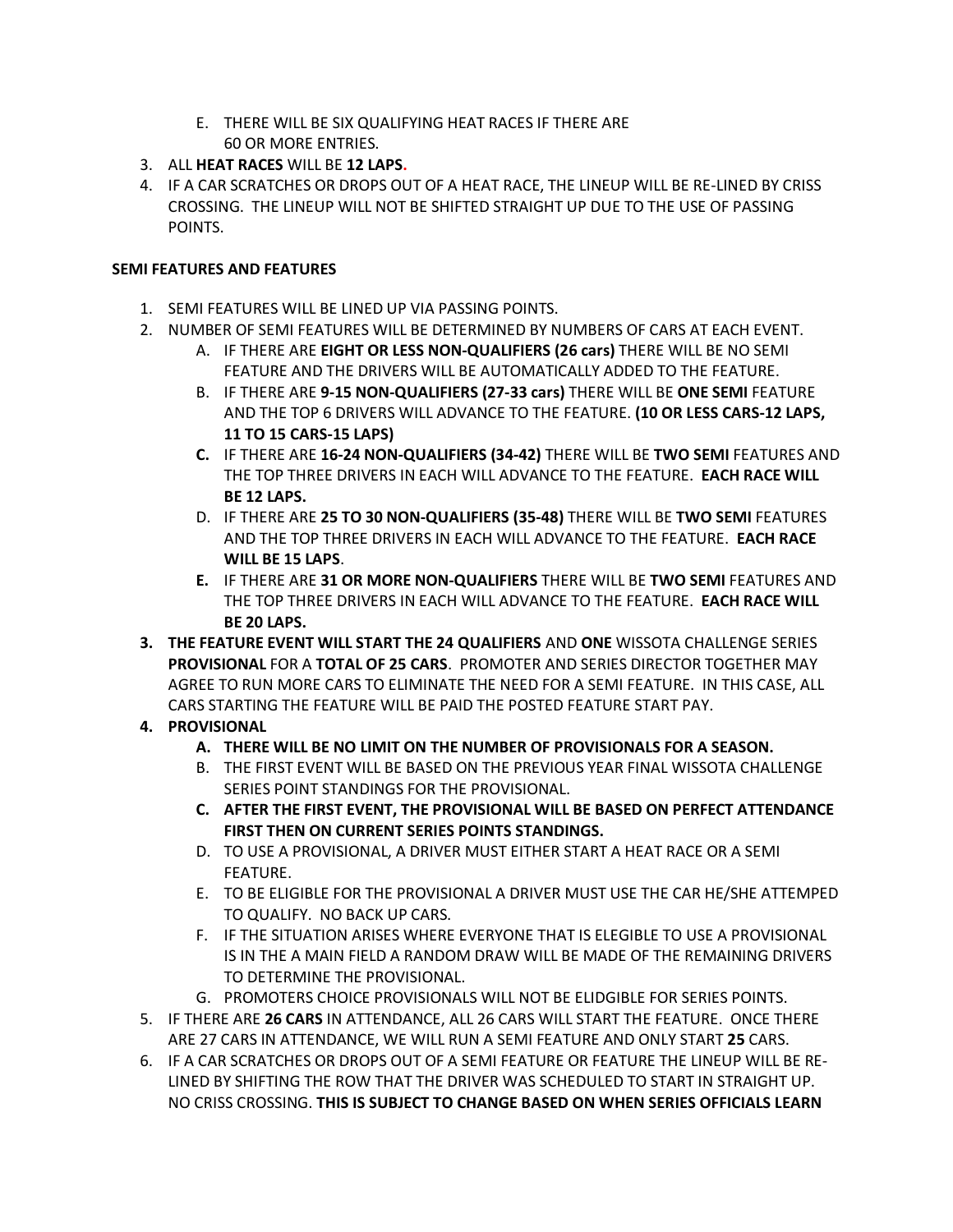**OF THE SCRATCH AND THE TIME RESTRAINTS AN EVENT MAY HAVE. IF TIME ALLOWS AND THE SERIES DIRECTOR LEARNS OF THE SCRATCH BEFORE THE FIRST CAR TOUCHES THE RACING SURFACE, WE WILL CRISS-CROSS.**

- **7. IN ALL SEMI FEATURES AND FEATURES, IF THERE IS A RACE STOPPAGE ON THE LAST LAP, THE FIELD WILL BE LINED BACK UP WITH THE CAR CAUSING THE CAUTION TO THE REAR OF THE CARS ON THE SAME LAP. THE RACE WILL THEN UTILIZE A GREEN, WHITE, CHECKERED FINISH. WE WILL HAVE AS MANY ATTEMPTS AS NEEDED. IF THERE ARE TIME ISSUES, WEATHER RELATED PROBLEMS, OR TRACK CONDITIONS THAT ARE NOT SUITABLE FOR ANOTHER GREEN, WHITE, CHECKERED, THE RACE WILL BE FINAL BASED ON THE LAST FULLY COMPLETED LAP. THIS A DISCRETIONARY CALL BY TRACK AND SERIES OFFICIALS.**
- 8. LAPPED CARS WILL BE SENT TO THE TAIL IF A CAUTION FLAG COMES OUT. THEY WILL BE UNLAPPED AND CONSIDERED ON THE LEAD LAP.
- 9. NO CAR 2 LAPS DOWN TO THE LEADER MAY RETURN TO THE RACING SURFACE.
- 10. JUMPING STARTS
	- A. ON A DOUBLE FILE START OR DELEWARE RESTART, ONCE THE FRONT ROW BEGINS TO RACE EVERYONE MAY RACE.
	- B. IF YOU JUMP A DOUBLE FILE ORIGINAL START YOU WILL BE PUT BACK ONE ROW. NO WARNINGS
	- C. IF YOU JUMP A DELEWARE RESTART, YOU WILL BE DOCKED 2 POSITIONS PER CAR JUMPED AT THE PAY WINDOW.
- 11. 4-WIDE PARADE LAP - 7TH ROW TO FRONT.
- 12. TOP 3 FINISHERS AT EACH EVENT WILL BE EXPECTED TO BRING THEIR CAR UP FRONT AND BE INTERVIEWED.
- 13. ALL FEATURE RACES WILL BE 40 LAPS IN DISTANCE UNLESS OTHERWISE DISIGNATED BY THE SERIES DIRECTOR.

#### **SERIES POINTS**

- 1. SERIES POINTS WILL BE CALCULATED THE SAME WAY AS THE WISSOTA NATIONAL POINTS ARE CALCULATED.
	- A. WISSOTA SHOW UP POINTS
	- B. WISSOTA FEATURE POINTS
- 2. DRIVERS MAY MISS 1 SHOW AND STILL QUALIFY FOR THE SERIES POINT FUND.
- 3. POINT FUND WILL BE PAID TO THE TOP 10 DRIVERS MEETING THE REQURED NUMBER OF EVENTS.
- 4. DRIVER WILL BE ALLOWED TO THROW OUT THE LOWEST POINT SHOW IN THE CHALLENGE SERIES. A NO-SHOW WILL COUNT AS YOUR LOWEST POINT SHOW.

### **ALL WISSOTA RULES WILL APPLY WITH THE ADDITIONS OF THE ONES LISTED ABOVE.**